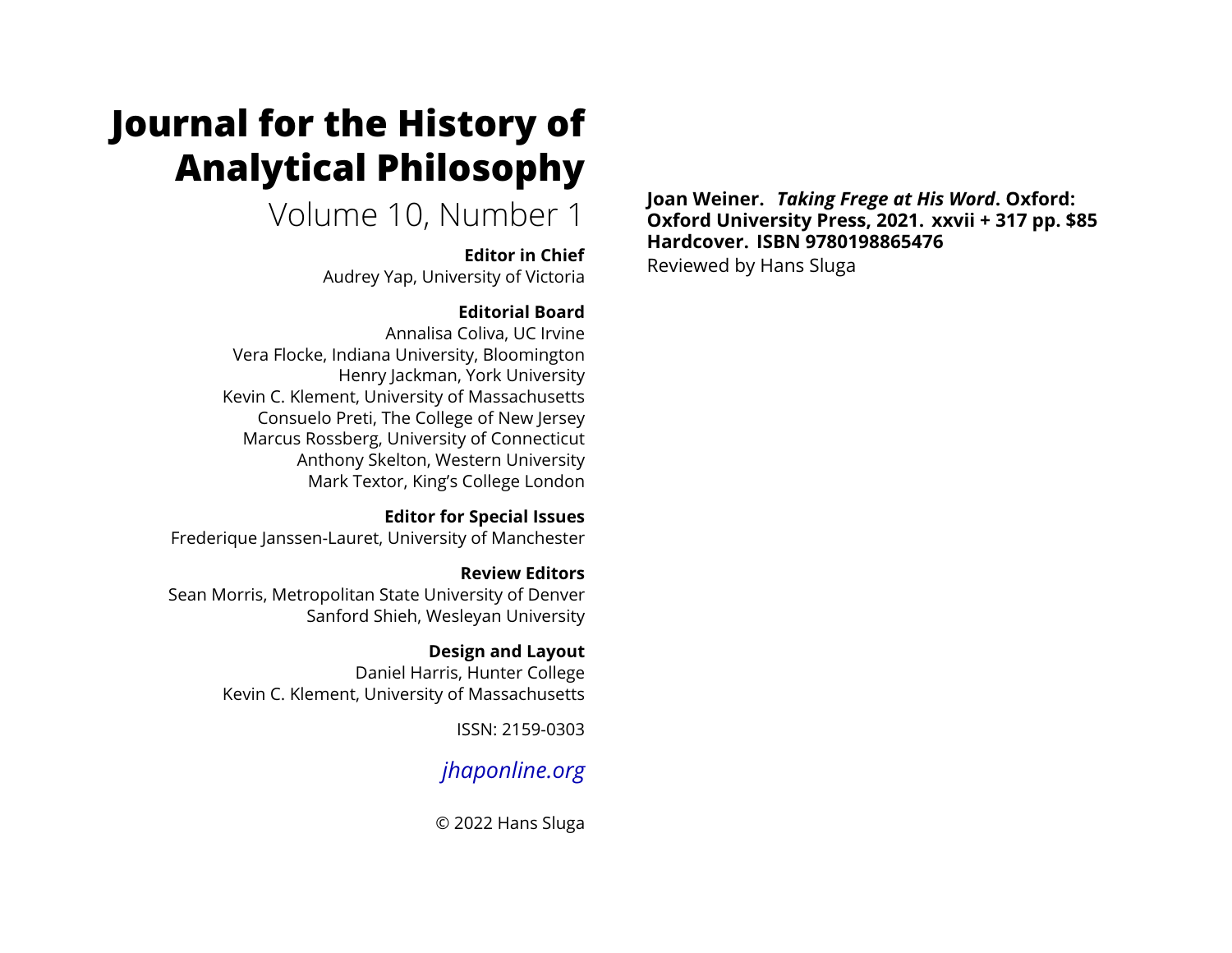## **Review:** *Taking Frege at His Word***, by Joan Weiner**

#### Hans Sluga

Edmund Husserl wrote in 1936 to Heinrich Scholz, the archivist of Frege's writings, that he had never met Frege in person and that Frege was considered at the time "a sharply intelligent outsider who was bearing fruit neither as a mathematician nor as a philosopher.<sup>"</sup> [\(Frege 1976,](#page-5-0) 92)<sup>[1](#page-1-0)</sup> That was, of course, a misjudgment. We can see now that Frege contributed at least three things to mathematics and philosophy after him. The first was his new logic (the propositional and predicate calculus) that replaced the old Aristotelian logic. Given the important role that the Aristotelian syllogistic had played in philosophy for more than two thousand years that was, indeed, a significant achievement. The new logic also helped to advance the level of formalization and abstraction in foundational mathematics. Frege's second important contribution was his project of reducing arithmetic to logic. The logicist thesis has not remained uncontested and Frege's way of trying to prove it has turned out to be defective, but the considerations that led him to it are still being taken seriously by philosophers of mathematics. The third are his thoughts about signs-the symbols and formulas of his logical calculus and the words and sentences of ordinary language—and the way they serve to convey meaning. These "semantic" considerations have furthered the development of the philosophy of language.<sup>[2](#page-1-1)</sup>

Joan Weiner's new book pays a great deal of attention to the formal logical language that Frege developed, his *Begriffsschrift*,

whose originality and significance she fully recognizes. Her account of that logic is detailed, precise, and illuminating. She also acknowledges clearly that Frege constructed his logic precisely to establish the truth of the logicist thesis. His logical language was meant to be very precisely an instrument for checking inferences and thus a means for guaranteeing that the deduction of arithmetic from purely logical principles was, in fact, correct. According to Weiner: "Frege was engaged, for virtually all his career, in a single project: that of showing that the truths of arithmetic are truths of logic." (vii) For all that, she does not delve far into the philosophy of mathematics and Frege's place in it. She does not concern herself, in particular, with the difficulties the logicist thesis faces and whether it can be salvaged. Her discussion focuses, rather, on the question of whether, or to what extent, we should think of Frege as a philosopher of language in the way he has been depicted in an ever-growing body of literature.

The object of her critical attention is specifically what she calls "The Standard Interpretation" of Frege's work which she summarizes in four points: (1) Frege aimed at constructing a theory of meaning, (2) he sought to develop a compositional semantics, (3) he was concerned with giving metatheoretical proofs in his logic, and (4) he was an ontological Platonist. Weiner's ambition is to set out an interpretation of Frege that is "deeply at odds with the Standard Interpretation." (ix) The latter, she believes, is now so deeply entrenched in the literature that it takes a most careful re-reading of Frege's words to dislodge it. In undertaking that task, Weiner seeks to expose "the difference between the words that actually appear on Frege's pages, and the words that many contemporary philosophers believe are on Frege's pages." (10)

Weiner's book puts forward a compelling case for rejecting all the parts of the Standard Interpretation that she identifies. Others, myself included, have repeatedly made similar claims. This leaves me with two questions. The first is whether she does full justice to the adherents of the Standard Interpretation and

<span id="page-1-0"></span><sup>&</sup>lt;sup>1</sup>It is unclear from the formulation whether Husserl agreed with that judgment or was only reporting a widely held opinion.

<span id="page-1-1"></span><sup>2</sup>In light of the fact that Frege may have been instrumental in Husserl's turning away from his early, psychologistic view of arithmetic, we may want to add that Frege contributed also to the decline of psychologism and the rise of the phenomenological movement in philosophy.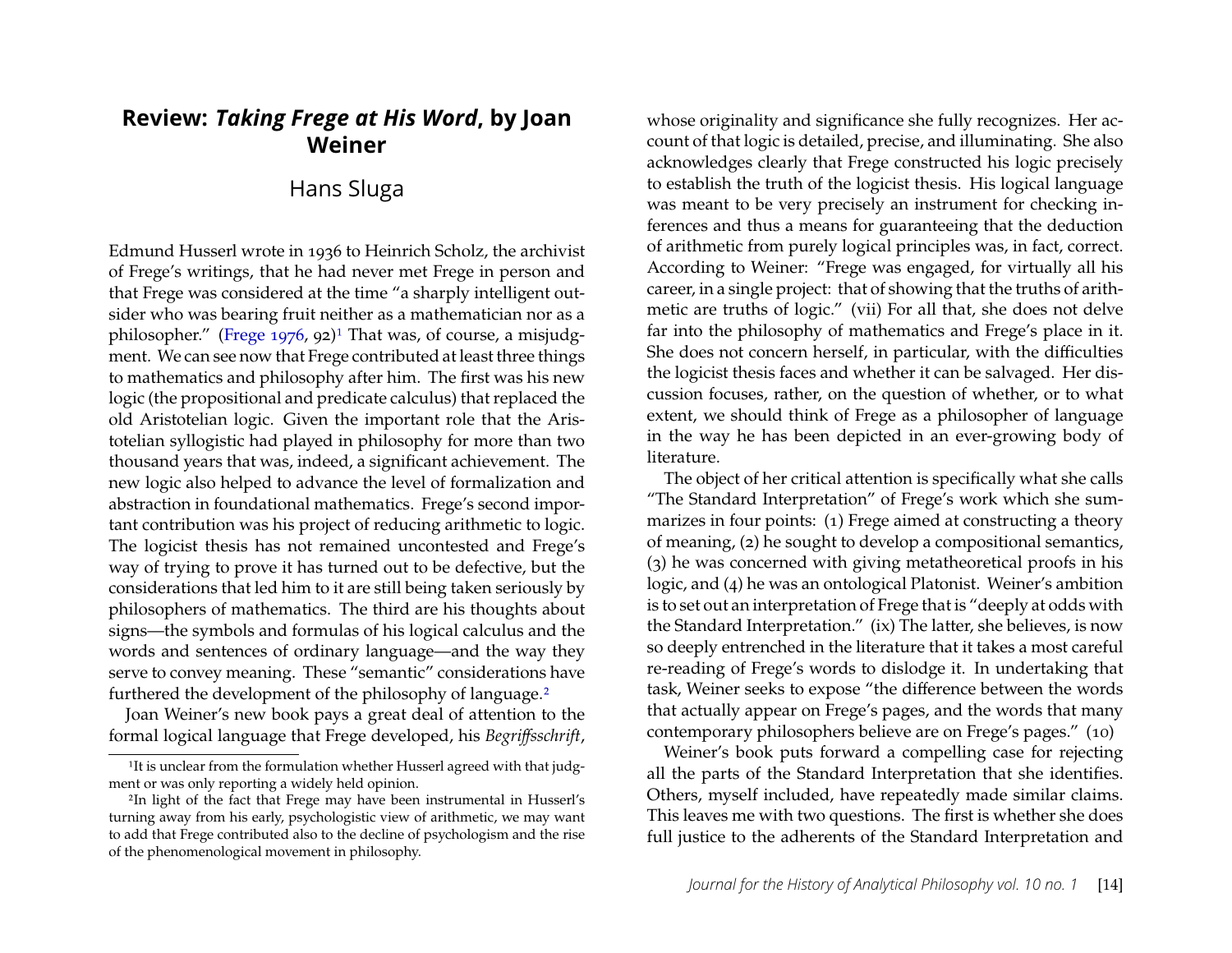the second whether her alternative interpretation gives us a fully rounded view of the real Frege. As to the first question, we need to consider that when philosophers read the writings of others they are sometimes motivated by the question "what did the author mean by his words?" and sometimes by the question "what can we do with the author's words?" And these two questions are not always clearly distinguished in their minds. They are trying to get at the meaning but always with an eye to the usefulness of what they find to their own way thinking. And they also often assume that what they themselves believe will be a clue to what the other author must have meant. This is the way Aristotle read the Presocratics and this is how contemporary philosophers read Frege. From a scholarly and hermeneutic standpoint that can be annoying. Weiner's irritation with the adherents of the Standard interpretation is thus understandable.

Weiner traces the belief that we should read Frege as being primarily a philosopher of language and theorist of meaning back to Michael Dummett's seminal book *Frege: The Philosophy of Language*from 1973. I őnd myself agreeing with her that Dummett is mistaken in maintaining that Frege's explicit goal was to construct a theory of meaning for natural languages. But this does not undermine the fact that Frege did, indeed, make observations that have since led to the construction of such theories. Weiner does not explore the question of how Dummett came to read Frege in the way he did. She seems to ascribe it simply to a lack of reading skill. That surely does an injustice to Dummett's competence as a philosopher. We can grant that he overstated his case, but that may still leave it worth asking why he came to read Frege the way he did. Dummett was, of course, well aware of Frege's preoccupation with the logicist thesis. But by the time he wrote *Frege: The Philosophy of Language* he had given up on the idea that the logicist thesis could be salvaged and he had opted instead for an intuitionist constructivism. That view, as developed by Brouwer, Heyting and others, seemed to him, however, to lack a proper philosophical grounding. Expanding

the constructivist view to non-mathematical statements, Dummett ended up questioning Frege's apparently "realistic," i. e., non-constructive, conception of meaning and its associated notion of truth. He hoped to develop in this way an alternative, constructivist sort of semantics. His engagement with Frege had turned thus into a dialogue concerning language and meaning.

The linguistic turn in the interpretation of Frege was not entirely Dummett's doing. He had, in fact, been anticipated in this by Wittgenstein. It is he more than Russell who brought Frege to the attention of English-speaking philosophers and he was interested from early on more in Frege's thoughts on language and meaning than in his logicism. That doctrine he had already rejected in the *Tractatus* and over time he was to become increasingly sympathetic to the mathematical formalism that Frege had so vigorously attacked. He remained, however, very much concerned with Frege's thoughts on language and meaning. Not that he found all of it plausible. Like Dummett after him, he rejected Frege's idea that propositions are names of a sort and that they refer to truth-values. But he remained attracted to Frege's context principle, the proposition that words have meaning only in the context of a sentence, which he re-affirmed both in the *Tractatus* and in *Philosophical Investigations*. He also retained an interest in Frege's distinction between the sense and the reference—the *Sinn* and *Bedeutung*—of words and sentences to which he returned again in those two books while giving the distinction his own very different slant. When Max Black consulted with him about which of Frege's writings he might most usefully translate into English, Wittgenstein advised him to take on the essay "Über Sinn und Bedeutung." The translation appeared in *Philo*sophical Review in 1948 and was the first piece of Frege's writings available in English. For many English-speaking philosophers it became the gateway into Frege's thinking and it is still today the one piece of Frege's work with which students of philosophy are most familiar. It is from this text also, more than from any other in Frege's oeuvre, that they derive the impression of him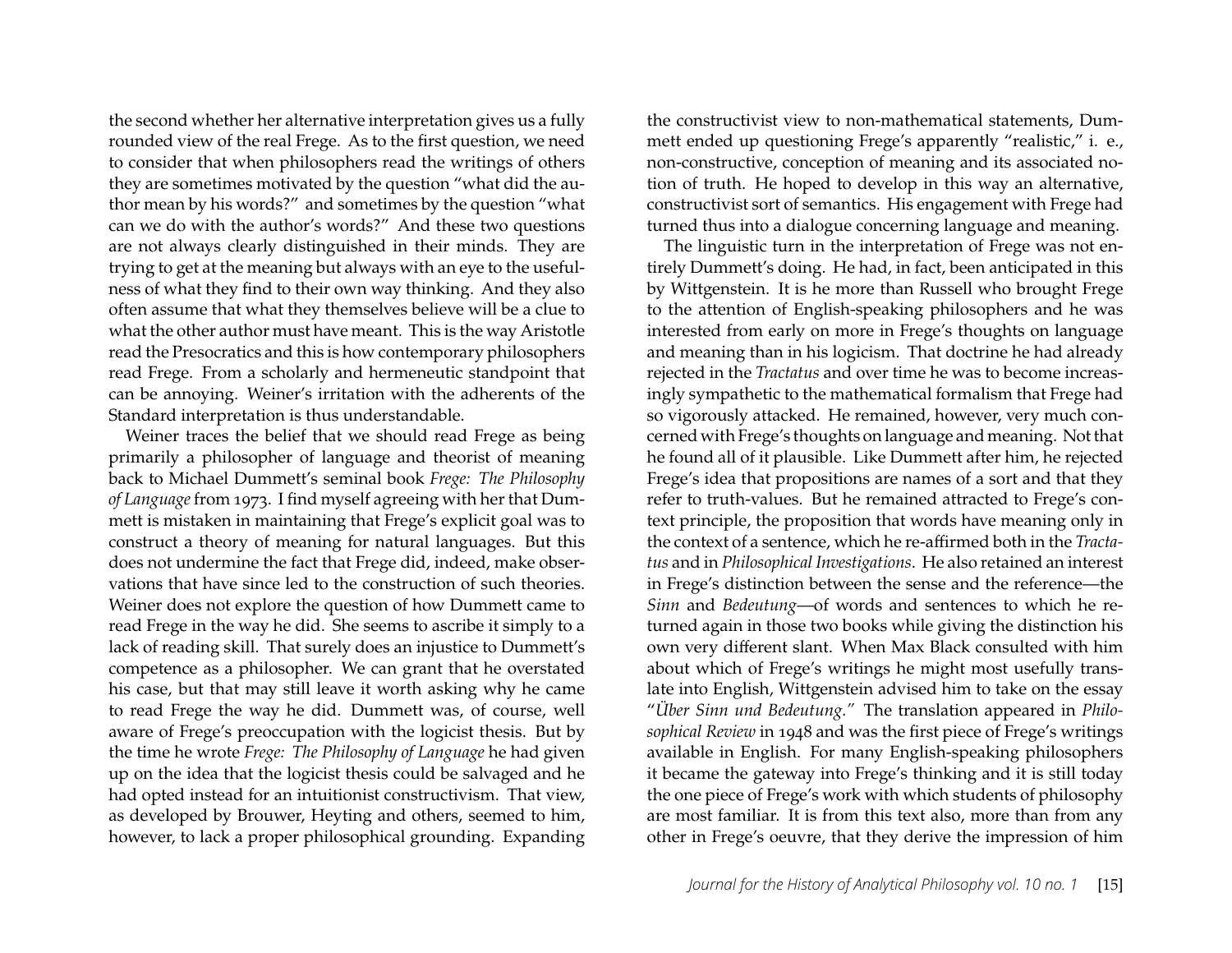as a philosopher of language, seeking to advance a theory of meaning for ordinary language, and one that is intended to have the form of a compositional semantics.

Weiner is right in arguing that this impression rests on a misreading of Frege's intentions. She writes that in order to understand Frege's purpose in "*Über Sinn und Bedeutung*" we must read the essay as one of three which together set out a major revision of the *Begriffsschrift* logic of 1879. The first and most important of those pieces is the monograph "On Function and Concept" (1891); the second, the essay on "On Concept and Object" (1892); and the third, "*Über Sinn und Bedeutung*" (1892). This last essay is, in effect, a corollary to the initial monograph and quite possibly only a belated addition. Weiner is right also in thinking that when we read the essay in its proper relation to the monograph we will appreciate that its real concern is with the notion of identity as used in Frege's formal language, not with a semantics of ordinary language. Frege had argued in the monograph for a revision of his earlier account of identity and *"Über Sinn und Bedeutung"* was meant to explain how that revision called for a distinction between the sense and the reference of signs, one not made in the first exposition of his logic of 1879. That the essay did not refer to Frege's logical language or use of any of his formal notations but discussed the issues only in terms of examples taken from ordinary language was the result of limitations set by the editor of the journal in which Frege was trying to publish his essay. [\(Sluga 2015\)](#page-5-1)

While I find myself in substantive agreement with Weiner's account of "*Über Sinn und Bedeutung*," I don't believe that she takes her case far enough. She does not ask, in particular, why Frege considered the revision of his earlier account of identity to be so important. The answer, I believe, is to be found in the fact that the axiom V he was to add to his logic in *Basic Laws* in order to achieve the desired derivation of arithmetic had for him the form of an identity statement but one that according to the 1879 characterization of identity could not be considered

a logical truth. Frege's new account of identity allowed him, however, to argue that the two parts of axiom V conjoined by the identity sign do not only have the same reference (that axiom V is true) but also that they have the same sense and that this permits us to see that the axiom is a logical truth. I have myself argued repeatedly for that view since 1980. [\(Sluga 1980\)](#page-5-2)<sup>[3](#page-3-0)</sup> I am surprised to find that Weiner does not pursue that point.

I agree once more with Weiner that the single most important new idea in Frege's logic of 1879 was his characterization of predicates as functions of some sort and that the single most important revision of his logic in 1891 concerned that notion. Where he had previously spoken of functions as certain kinds of expressions, he now sought to distinguish sharply between the functional sign and the function to which it refers. In terms of the history of mathematics, Frege should be seen at this point as a descendant of the Gaussian school which had increasingly concerned itself with mathematical functions. Frege himself had studied at Göttingen, the headquarters of the Gaussians, and so had his teacher and mentor Ernst Abbe. Both Abbe and Frege had, moreover, worked on the theory of function. Frege's *Habilitationsschrift* of 1874 had dealt with the topic even before he became interested in logic and the logicist thesis. Weiner bypasses this historical context and thus misses out on two important insights into Frege's work. The first is the profound difference between Frege's function-theoretical view of logic and the now dominant set-theoretical view that treats functions as certain kinds of ordered sets. The former was represented not only by Frege but also by Russell and the early Wittgenstein and it maintained a characteristically skeptical and even hostile attitude toward the notion of manifold, set, or class as is manifest in Frege's review of Cantor theory of the transfinite and in Wittgenstein's acerbic statement that the theory of classes is al-together superfluous in mathematics. [\(Frege 1892;](#page-5-3) [Wittgenstein](#page-5-4)

<span id="page-3-0"></span><sup>3</sup>See also [Sluga](#page-5-5) [\(1996\)](#page-5-5), and most recently and most succinctly, [Sluga](#page-5-1) [\(2015\)](#page-5-1)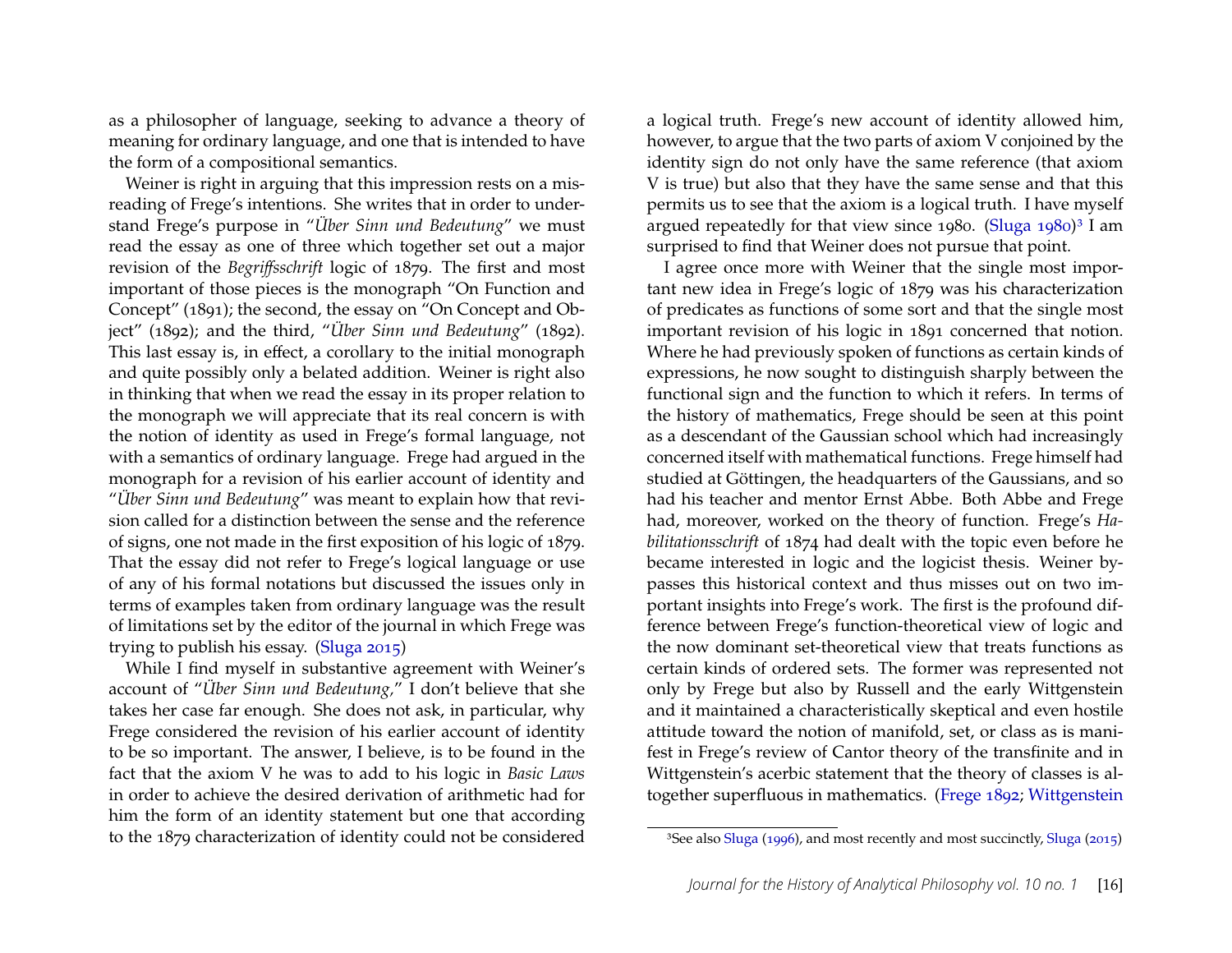[2001,](#page-5-4) 6.031) The second insight Weiner passes over is that there is something paradoxical in the logicist program in that the attempt to reduce the truths of arithmetic to truths of logic makes it necessary as a first step to revise and mathematize logic. The logicist project did thus, in effect, not achieve the triumph of logic over arithmetic but, rather, that of mathematics over logic.

Her silence on this historical context is characteristic of Weiner's entire approach to Frege. While she seeks to distance herself from the Standard Interpretation, she remains close to it, nonetheless, in at least this respect. Her reading of Frege is just as ahistorical as the one that that has generated the Standard Interpretation. She is in this way not altogether different from Dummett who once wrote that Frege's thought sprang from his head almost entirely unfertilized by outside ideas. Both Weiner and Dummett separate Frege's words from their context and thus put them effectively into an historical vacuum. But authors do not write simply what is true, they write what is relevant. And the relevance is determined by what they and others have said and written before. A decontextualized reading of Frege can give us at best only an incomplete account of what he was thinking and it may easily give us a distorted account. That limits what we can learn from Weiner's attempt to take Frege at his word.

Weiner describes Frege's new logic fairly enough as "a major advance" but she never tells us what kind of advance it was or over whom. She mentions Boole in passing, but tells us nothing about how Frege saw himself in relation to Boole, though this was, in fact, a major concern for him since his logic had been criticized as no advance over Boolean algebra. [\(Sluga 1987\)](#page-5-6) Just as important was Frege's attempt to situate his new logic in the context of the work of contemporaries (Lotze, Trendelenburg, Sigwart, Wundt, C. Fischer, and Windelband to name a few). Frege's notion of objective thoughts is clearly indebted to Lotze's *Logic* and his notion of truth-value derived from Windelband together with the distinction between the content of a proposition and its truth-value. [\(Sluga 2001\)](#page-5-7) These historical connections are important not only for identifying causal antecedents of Frege's use of terms like "thought" and "truth-value," but also for fully understanding how he uses those terms.

A second question to which Weiner's ahistorical reading cannot provide us an answer is why the logicist thesis was of such importance to Frege. It is, after all, not the case that those who use mathematics worry naturally over the question of whether arithmetical truths are logical truths or not. In his *Foundations of Arithmetic* Frege writes that mathematical and philosophical reasons motivated him. One such reason concerned the natural numbers. It had been part of the Gaussian program to reduce various kind of numbers to the natural numbers and that had led to the additional question of how the natural numbers themselves should be understood. Richard Dedekind's *Was sind und was sollen die Zahlen?* and Frege's *Foundations of Arithmetic* were two attempts to deal with this Gaussian agenda. But Frege adds that the epistemic status of the arithmetical propositions had also been a concern for him. We find him arguing vigorously along these lines against the idea that they are empirical generalizations and for the view that they are a priori truths. John Stuart Mill and Immanuel Kant are for him the respective representatives of those two positions. Their names refer us, in turn, to an ongoing struggle in Frege's time between an influential empiricist naturalism on the one hand and a reviving Kantianism on the other. The urgency of logicism derives for Frege from precisely this historical constellation.

Weiner's insensitivity to these historical factors makes her also overlook Frege's intensive interest in geometry that stretched from his doctoral dissertation to his very last notes. That interest was almost as great as his concern with the foundations of arithmetic. It is difficult for us to reconstruct exactly what Frege's work on geometry was aiming at since most of it was left unpublished and his manuscripts were destroyed in the Second World War. But from the little we have, we know that he objected to